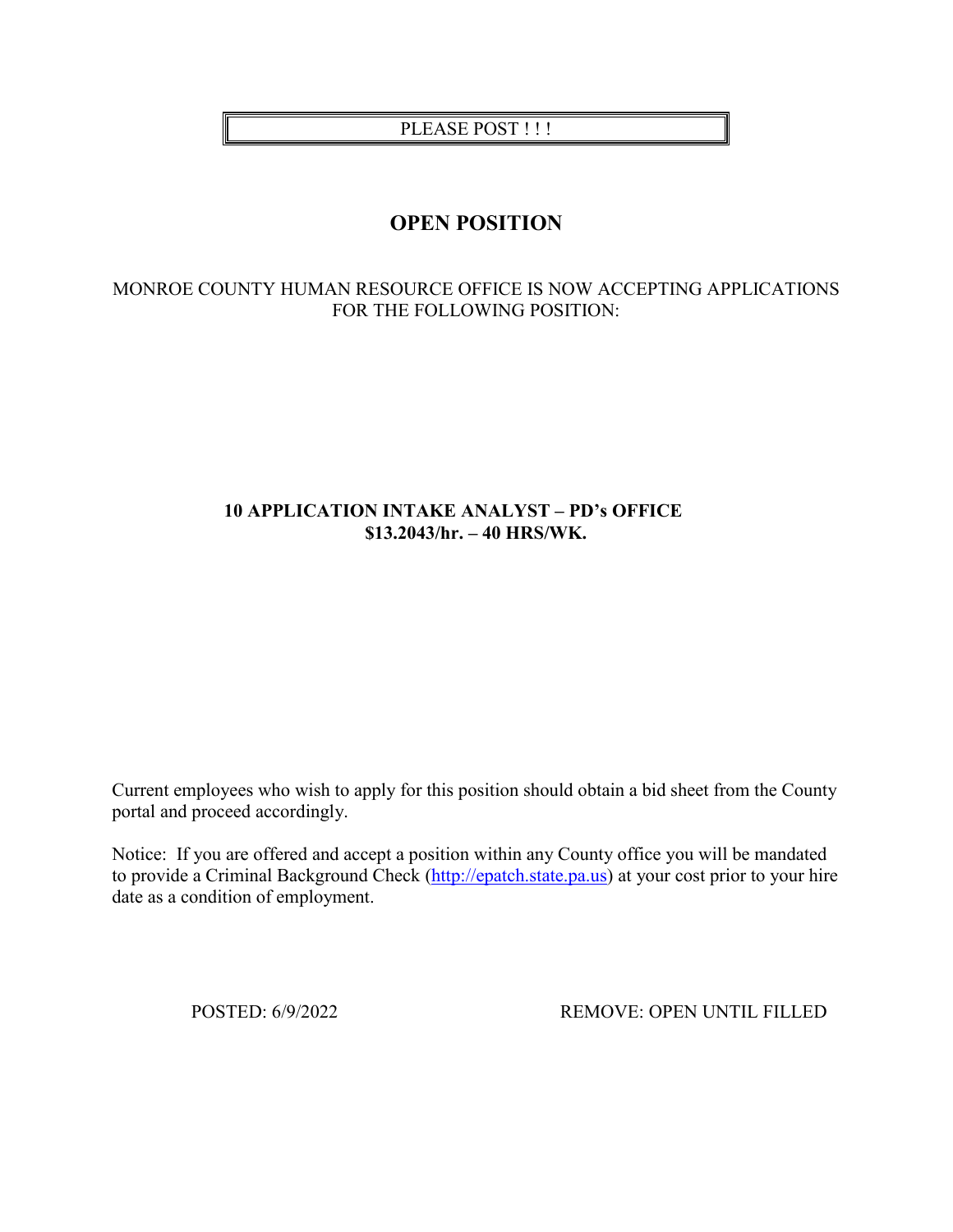#### **MONROE COUNTY, PENNSYLVANIA CLASSIFICATION SPECIFICATION**

**\_\_\_\_\_\_\_\_\_\_\_\_\_\_\_\_\_\_\_\_\_\_\_\_\_\_\_\_\_\_\_\_\_\_\_\_\_\_\_\_\_\_\_\_\_\_\_\_\_\_\_\_\_\_\_\_\_\_\_\_\_\_\_\_\_\_\_\_\_\_** 

#### **CLASSIFICATION TITLE: 10 APPLICATION INTAKE /ANALYST PUBLIC DEFENDER**

#### **PURPOSE OF CLASSIFICATION**

The purpose of this classification title is to determine financial eligibility for Public Defender services in accordance with income/asset guidelines. This title provides initial client contact and analysis of applications for Public Defender services. Provides information to clients about necessary supporting documentation. Approves or denies applications. Performs first level review of resubmissions. Provides other administrative and clerical support to the assigned department. as required.

#### **ESSENTIAL FUNCTIONS**

#### **The following duties are normal for this position. These are not to be construed as exclusive or all-inclusive. Other duties may be required and assigned.**

This title is the primary person responsible for processing Public Defender applications from initial submission to first level review, assigning case numbers, maintaining the list of applicants on the computer, and entering other necessary data on computer. Creates and maintains client files as needed; ensures proper documentation is present and that all information is accurate and complete. Distributes files to appropriate individuals; updates files and makes corrections as necessary to assure timely data retrieval.

Types, drafts and prepares various correspondence to include letters and petitions; reviews information for accuracy and completeness; makes corrections and/or additions as needed; maintains copies for departmental files and future reference.

Is the first backup person that receives and screens incoming telephone calls, routes calls and/or takes messages as necessary. Greets the public, answers questions relating to applications for services, resolves conflicts; answers questions from outside agencies, the public or other individuals as necessary, provides information accordingly.

Utilizes various office equipment such as personal computer, fax machine, typewriter, photocopier, and other equipment as necessary to perform daily duties; uses various software in the preparation of reports, documents and case tracking and maintenance; keeps apprised of changes in equipment and software learns new programs as necessary.

Performs administrative duties such as making photocopies, faxing documents, assisting other administrative and support staff with assignments, and performing other duties as required during the day-to-day operations of assigned division.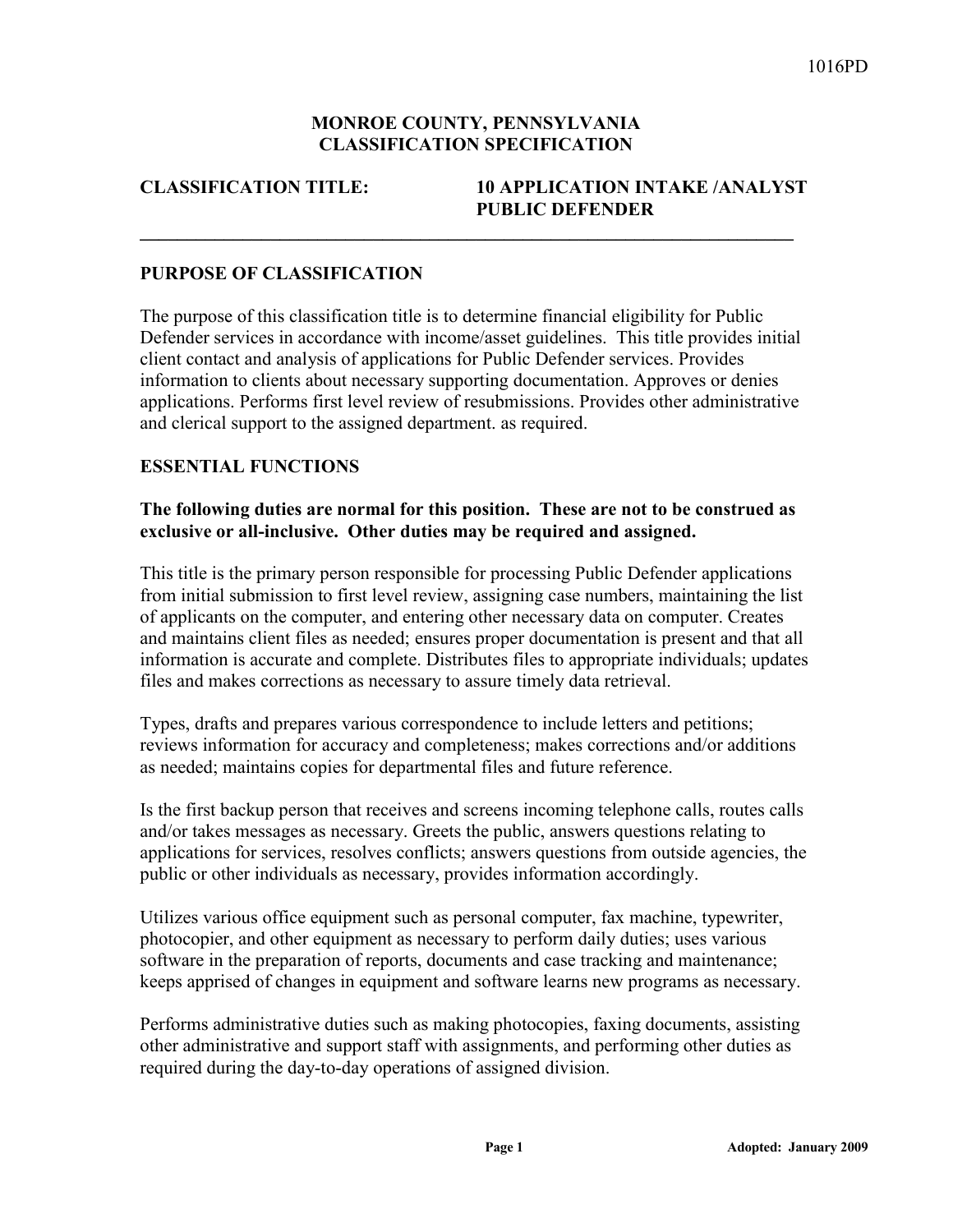# **ADDITIONAL FUNCTIONS**

Performs other related duties as required, acting as backup to other support staff as needed.

# **MINIMUM QUALIFICATIONS**

High School diploma or GED; supplemented by one (1) year of previous experience and/or training involving computer database, general administrative and office support functions such as, word processing, typing, filing, public contact, and other related duties required; or any equivalent combination of education, training, and experience which provides the requisite knowledge, skills, and abilities for this job.

# **PERFORMANCE APTITUDES**

**Data Utilization**: Requires the ability to calculate and/or tabulate data. Includes performing subsequent actions in relation to these computational operations.

**Human Interaction**: Requires the ability to tactfully provide guidance, assistance, and/or interpretation to others regarding the application of procedures and standards to specific situations. Requires specific tolerance in dealing with the indigent.

**Equipment, Machinery, Tools and Materials Utilization**: Requires the ability to operate, maneuver and/or control the actions of office equipment such as multi-line telephone, transcription equipment, computer, typewriter, fax machine, postage machine, photocopier and/or materials used in performing essential functions.

**Verbal Aptitude:** Requires the ability to utilize a wide variety of reference, descriptive, and/or advisory data and information and to verbally communicate information effectively to applicants, clients, staff and others..

**Mathematical Aptitude**: Requires the ability to perform addition, subtraction, multiplication and division; the ability to calculate decimals and percentages; the ability to utilize principles of fractions; and the ability to interpret graphs.

**Functional Reasoning**: Requires the ability to apply principles of rational systems; to interpret instructions furnished in written, oral, diagrammatic, or schedule form; to exercise independent judgment to adopt or modify methods and standards to meet variations in assigned objectives.

**Situational Reasoning**: Requires the ability to exercise judgment, decisiveness and creativity in situations involving a variety of general pre-defined duties which are often characterized by frequent change.